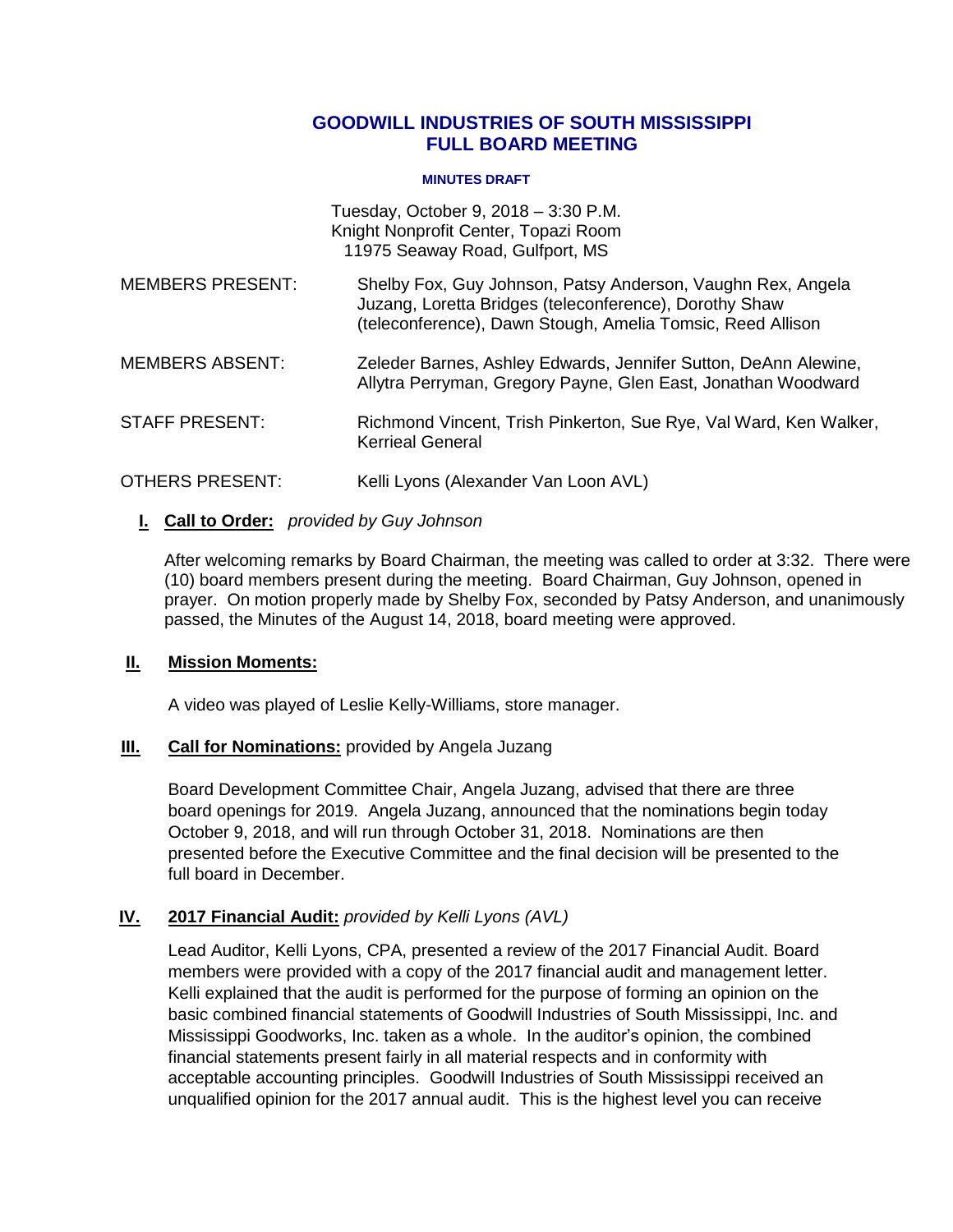on an audit. As of December 31, 2017 Goodwill Industries of South Mississippi showed a profit of \$241, 920 and Goodworks showed a profit of \$218,150. Kelli Lyons also gave a review of the management letter provided by Alexander Van Loon, Sloan, Levens, Favre, PLLC. Management provided a written response to the Management letter comments. This response was provided to Board Members at the meeting. Following discussion of the audit letter recommendations, Kelli Lyons, stated that these matters were corrected by management.

# **V. Approval of Financials:** *provided by Trish Pinkerton*

Trish Pinkerton reviewed the July financials. Angela Juzang, asked if there is a way to receive and vote on financials in the interim of board meetings. On motion properly made by Shelby Fox, seconded by Patsy Anderson, and unanimously passed, the July financials were approved.

# **VI. 2019 Budget Presentation:** *provided by Richmond Vincent*

Richmond Vincent reviewed the capital and operating budget for 2019. The revenue for 2019 is expected to increase due to opening new locations, implementing the Snap program, training reimbursement, and the retail certification grant. The expenses for 2019 are expected to increase also. One of the new expenses includes relocating Goodwill's headquarters to the Knight Nonprofit Center. On motion properly made by Patsy Anderson, seconded by Angela Juzang, and unanimously passed, the 2019 budget was approved.

# *VII.* **Adjourn:** *provided by Board Chairman, Guy Johnson*

Board Chair, Guy Johnson, asked if there was any additional discussion at this time. Hearing none, a motion to adjourn the meeting was made, seconded, and unanimously passed. Meeting was adjourned at 4:51.

Respectfully submitted,

DeAnn Alewine Board Secretary Goodwill Industries of South Mississippi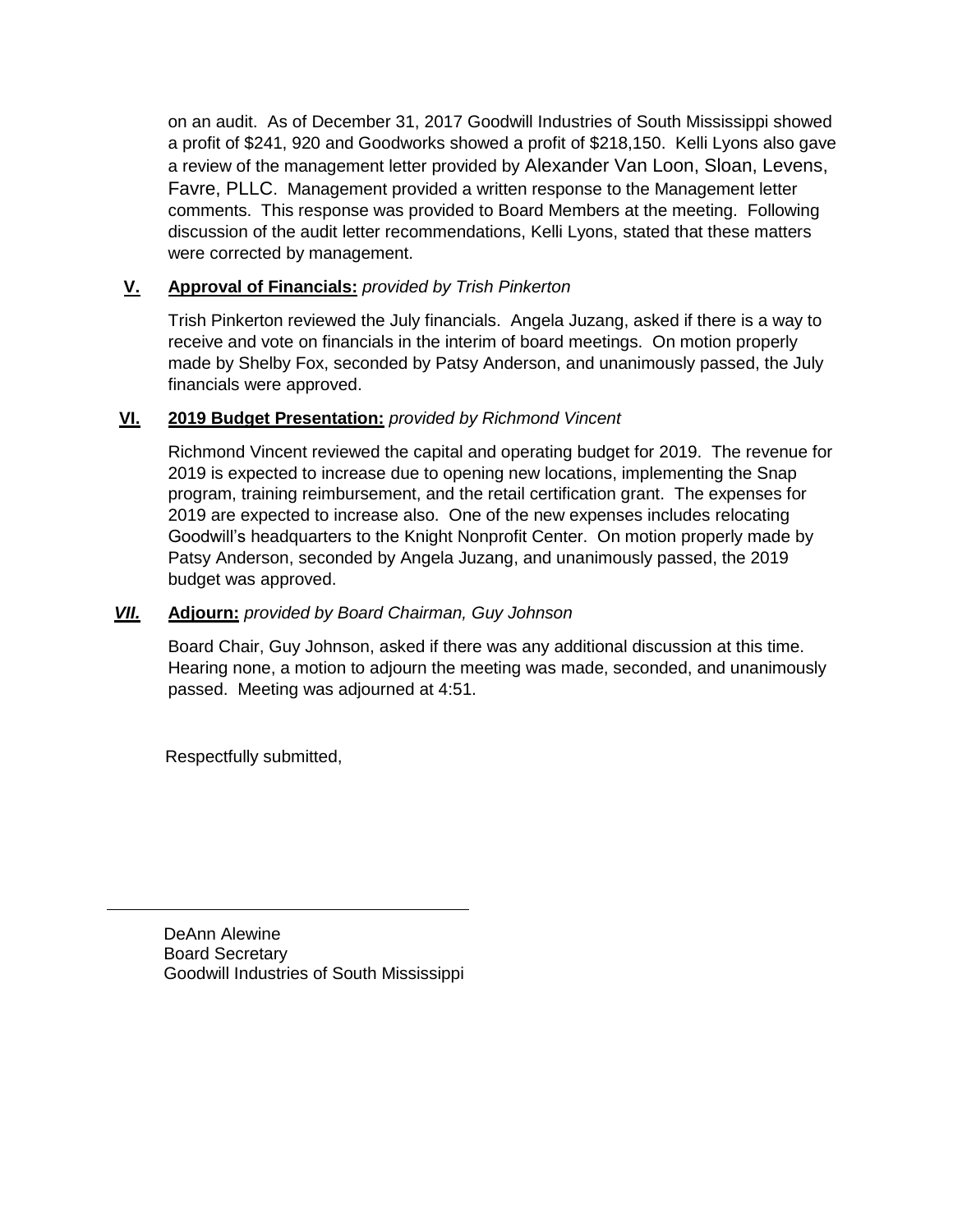## **GOODWORKS FULL BOARD MEETING**

#### **MINUTES DRAFT**

Tuesday, October 9, 2018 – 4:41 P.M. Knight Nonprofit Center, Topazi Room 11975 Seaway Road, Gulfport, MS

- MEMBERS PRESENT: Shelby Fox, Guy Johnson, Patsy Anderson, Vaughn Rex, Angela Juzang, Loretta Bridges (teleconference), Dorothy Shaw (teleconference), Dawn Stough, Amelia Tomsic, Reed Allison
- MEMBERS ABSENT: Zeleder Barnes, Ashley Edwards, Jennifer Sutton, DeAnn Alewine, Allytra Perryman, Gregory Payne, Glen East, Jonathan Woodward
- STAFF PRESENT: Richmond Vincent, Trish Pinkerton, Sue Rye, Val Ward, Ken Walker, Kerrieal General
- OTHERS PRESENT: Kelli Lyons (Alexander Van Loon AVL)

## **I. I Call to Order:** *provided by Guy Johnson*

After welcoming remarks by Board Chairman, the meeting was called to order at 4:41. There were (10) board members present during the meeting. Board Chairman, Guy Johnson, opened in prayer. On motion properly made by Vaughn Rex, seconded by Dawn Stough, and unanimously passed, the Minutes of the August 14, 2018, board meeting were approved.

#### **II. Mission Moments:**

A video was played of Leslie Kelly-Williams, store manager.

#### **III. Call for Nominations:**

Board Development Committee Chair, Angela Juzang, advised that there are three board openings for 2019. Angela Juzang, announced that the nominations begin today October 9, 2018, and will run through October 31, 2018. Nominations are then presented before the Executive Committee and the final decision will be presented to the full board in December.

## **IV. Audit Presentation:** *provided by Kelli Lyons (AVL)*

Lead Auditor, Kelli Lyons, CPA, presented a review of the 2017 Financial Audit. Board members were provided with a copy of the 2017 financial audit and management letter. Kelli explained that the audit is performed for the purpose of forming an opinion on the basic combined financial statements of Goodwill Industries of South Mississippi, Inc. and Mississippi Goodworks, Inc. taken as a whole. In the auditor's opinion, the combined financial statements present fairly in all material respects and in conformity with acceptable accounting principles. Goodwill Industries of South Mississippi received an